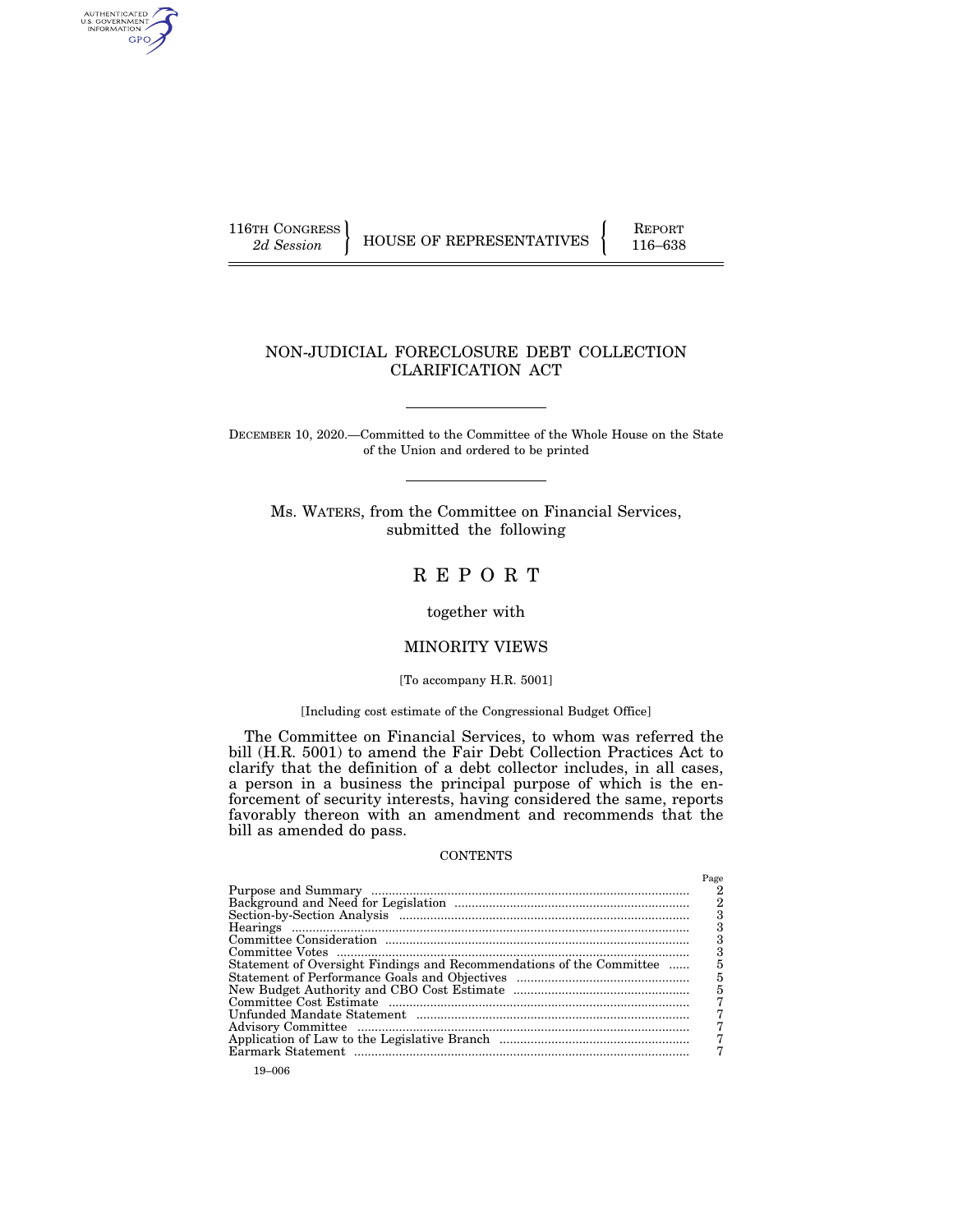| Changes to Existing Law |  |
|-------------------------|--|

The amendment is as follows:

Strike all after the enacting clause and insert the following:

#### **SECTION 1. SHORT TITLE.**

This Act may be cited as the ''Non-Judicial Foreclosure Debt Collection Clarification Act''.

#### **SEC. 2. ENFORCEMENT OF SECURITY INTERESTS.**

Section 803(6) of the Fair Debt Collection Practices Act (15 U.S.C. 1692a(6)) is amended by striking "For the purpose of section 808(6), such term also includes any person who uses any instrumentality of interstate commerce or the mails in any business the principal purpose of which is the enforcement of security interests.''.

#### PURPOSE AND SUMMARY

On November 8, 2019, Congressman William Lacy Clay introduced H.R. 5001, the ''Non-Judicial Foreclosure Debt Collection Clarification Act,'' which would reverse the recent Supreme Court decision in *Obduskey* v. *McCarthy and Holthus LLP* 1 by amending the Fair Debt Collection Practices Act (''FDCPA'') to clarify that entities in non-judicial foreclosure proceedings are covered by the law.

#### BACKGROUND AND NEED FOR LEGISLATION

In March 2019, the Supreme Court held in *Obduskey* v. *McCarthy & Holthus LLP* that businesses engaged in non-judicial foreclosure do not qualify as debt collectors under the FDCPA. In that case, a homeowner in Colorado, which is a non-judicial foreclosure state, went through foreclosure proceedings, but the mortgage servicer's law firm refused to follow the FDCPA as it disputed that it was covered as a ''debt collector'' under the FDCPA. In its decision, although the Supreme Court acknowledged that non-judicial foreclosure would otherwise fit within the law's primary definition of ''debt collector,'' it held that the secondary definition of ''debt collector," which applies to the collection of a security interest, suggested that Congress intended for non-judicial foreclosure to be excluded from the broader definition.2

However, in a concurrence, Justice Sotomayor noted that it was ''too close a case for [her] to feel certain that Congress recognized that this complex statute would be interpreted the way that the Court does today'' and that Congress could clarify the statute if the Court got it wrong. Justice Sotomayor also highlighted the majority's acknowledgement that nothing in the Court's opinion ''suggest[s] that pursuing nonjudicial foreclosure is a license to engage in abusive debt collection practices like repetitive nighttime phone calls; enforcing a security interest does not grant an actor blanket immunity from the Act.

This legislation would clarify the FDCPA to clearly state that parties bringing proceedings against consumers in non-judicial foreclosure are covered by FDCPA as debt collectors. This legislation is supported by over twenty consumer, civil rights, labor, and community organizations, including Americans for Financial Reform, Consumer Federation of America, NAACP, National Associa-

<sup>1</sup>*Obduskey* v. *McCarthy & Holthus LLP*, 586 U.S.ll, (2019). 2*Obduskey* v. *McCarthy & Holthus LLP*, 586 U.S.ll, (2019).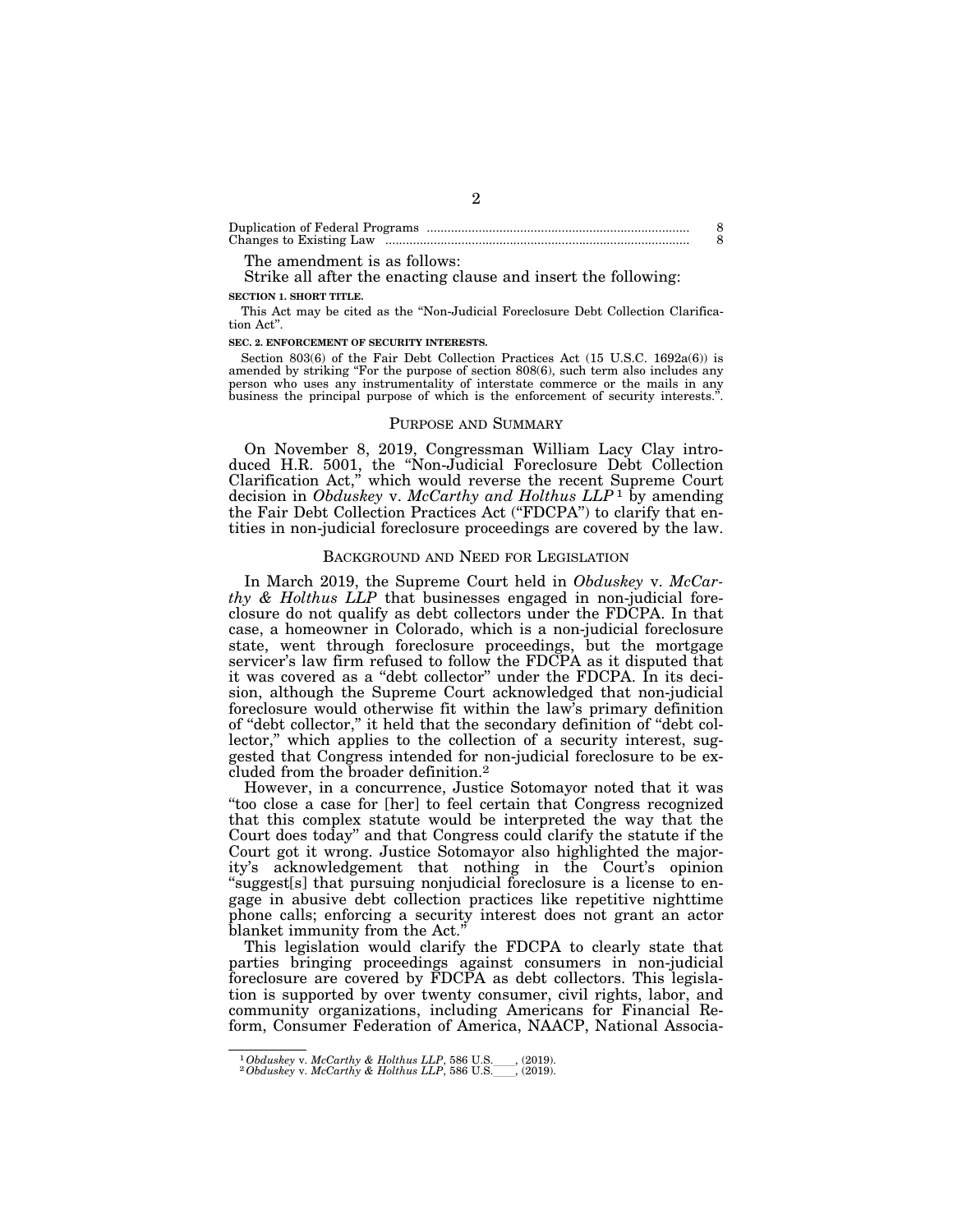tion of Consumer Advocates, National Consumer Law Center, and Public Citizen.3

#### SECTION-BY-SECTION ANALYSIS

#### *Section 1. Short title*

This section provides that H.R. 5001 may be cited as the ''Non-Judicial Foreclosure Debt Collection Clarification Act.''

# *Section 2. Enforcers of security interests*

This section amends Section 803(6) of the Fair Debt Collection Practices Act (15 U.S.C. 1692a(6)) by clarifying the definition of "debt collector" to not include "any person who uses any instrumentality of interstate commerce or the mails in any business the principal purpose of which is the enforcement of security interests.''

### **HEARINGS**

For the purposes of section 103(i) of H. Res. 6 for the 116th Congress on September 26, 2019, the Committee on Financial Services held a hearing entitled, "Examining Legislation to Protect Consumers and Small Business Owners from Abusive Debt Collection Practices'' to consider a discussion draft of H.R. 5001. Testifying before the Committee were the Honorable Rohit Chopra, Commissioner, Federal Trade Commission, Rev. Dr. Cassandra Gould, Pastor, Quinn Chapel A.M.E. Church (Jefferson City, MO) and Executive Director, Missouri Faith Voices, Ms. Bhairavi Desai, Executive Director, New York Taxi Workers Alliance, Ms. April Kuehnhoff, Staff Attorney, National Consumer Law Center, Professor Dalie´ Jiménez, Professor of Law, University of California, Irvine School of Law, Ms. Sarah Auchterlonie, Shareholder, Brownstein Hyatt Farber Schreck, and Mr. John H. Bedard, Jr., Owner, Bedard Law Group, P.C.

### COMMITTEE VOTES AND ROLL CALL VOTES

The Committee on Financial Services met in open session on November 13, 2019, and ordered H.R. 5001 to be reported favorably to the House as amended in the nature of a substitute by a recorded vote of 31 yeas and 23 nays, a quorum being present.

#### COMMITTEE VOTES AND ROLL CALL VOTES

In compliance with clause 3(b) of rule XIII of the Rules of the House of Representatives, the Committee advises that the following roll call votes occurred during the Committee's consideration of H.R. 5001:

<sup>3</sup> November 13, 2020 letter of support available with House Financial Services Committee majority staff.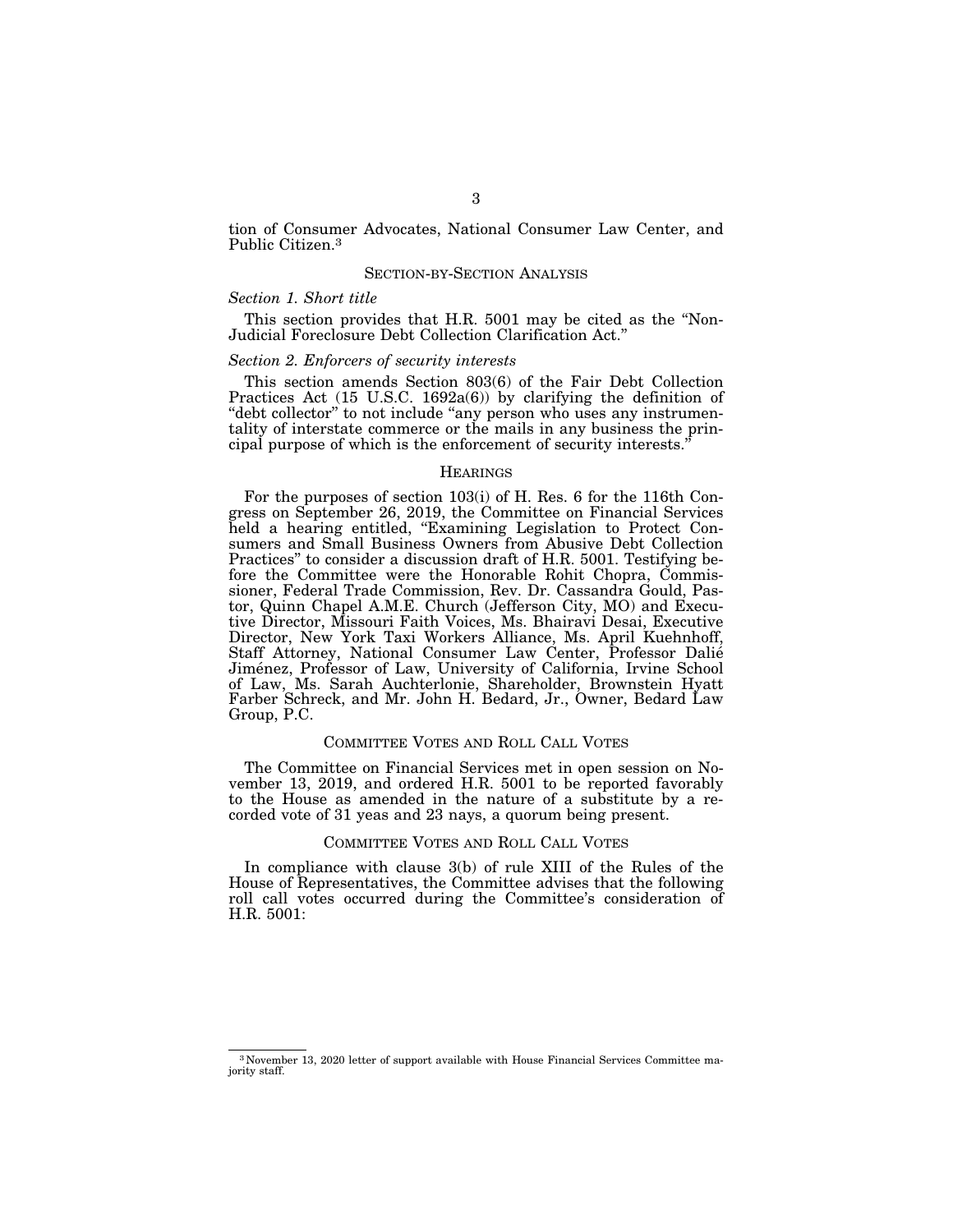| Ms. Waters, Chairwoman<br>X<br>Mrs. Maloney<br>Ms. Velázquez<br>$\bar{\mathrm{x}}$<br>$\overline{\mathbf{x}}$<br>Mr. Sherman<br>Mr. Meeks<br>$\overline{\text{x}}$<br>Mr. Clay<br>x<br>Mr. Scott<br>$\overline{\mathbf{x}}$<br>Mr. Green<br>X<br>Mr. Cleaver<br>X<br>$\overline{\mathbf{x}}$<br>Mr. Perlmutter<br>X<br>Mr. Himes<br>Mr. Foster<br>X<br>Mrs. Beatty<br>X<br>Mr. Heck<br>$\overline{\mathbf{x}}$<br>Mr. Vargas<br>$\overline{\mathbf{x}}$<br>Mr. Gottheimer<br>X<br>Mr. Gonzalez (TX)<br>X<br>Mr. Lawson<br>X<br>Mr. San Nicolas<br>Ms. Tlaib<br>X<br>Ms. Porter<br>X<br>X<br>Ms. Axne<br>$\overline{\mathbf{x}}$<br>Mr. Casten<br>Х<br>Ms. Pressley<br>$\overline{\mathbf{x}}$<br>Mr. McAdams<br>Ms. Ocasio-Cortez<br>Ms. Wexton<br>X<br>X<br>Mr. Lynch<br>Ms. Gabbard<br>Ms. Adams<br>X<br>Ms. Dean<br>X<br>Mr. Garcia (IL)<br>ÿ<br>Ms. Garcia (TX)<br>x<br>Mr. Phillips<br>$\overline{\mathbf{x}}$<br>34<br>Mr. McHenry, Ranking Member<br>Х<br>$\overline{\mathbf{x}}$<br>Mrs. Wagner<br>Mr. King<br>Mr. Lucas<br>Mr. Posey<br>X<br>Χ<br>Mr. Luetkemeyer<br>$\bar{\mathrm{x}}$<br>Mr. Huizenga<br>$\overline{\mathbf{x}}$<br>Mr. Stivers<br>$\frac{\overline{X}}{\overline{X}}$<br>Mr. Barr<br>Mr. Tipton<br>$\overline{x}$<br>Mr. Williams<br>$\bar{\mathbf{x}}$<br>Mr. Hill<br>$\bar{\mathrm{x}}$<br>Mr. Emmer<br>$\overline{\mathbf{x}}$<br>Mr. Zeldin<br>Mr. Loudermilk<br>X<br>Mr. Mooney<br>$\overline{x}$<br>$\overline{x}$<br>Mr. Davidson<br>$\overline{x}$<br>Mr. Budd<br>Ä<br>Mr. Kustoff<br>x<br>Mr. Hollingsworth<br>$\frac{\overline{X}}{\overline{X}}$<br>Mr. Gonzalez (OH)<br>Mr. Rose<br>$\overline{\mathbf{x}}$<br>Mr. Steil<br>$\bar{\mathrm{x}}$<br>Mr. Gooden<br>$\overline{\mathbf{x}}$<br>Mr. Riggleman | Present | Representatives | Ayes | <b>Nays</b> |
|--------------------------------------------------------------------------------------------------------------------------------------------------------------------------------------------------------------------------------------------------------------------------------------------------------------------------------------------------------------------------------------------------------------------------------------------------------------------------------------------------------------------------------------------------------------------------------------------------------------------------------------------------------------------------------------------------------------------------------------------------------------------------------------------------------------------------------------------------------------------------------------------------------------------------------------------------------------------------------------------------------------------------------------------------------------------------------------------------------------------------------------------------------------------------------------------------------------------------------------------------------------------------------------------------------------------------------------------------------------------------------------------------------------------------------------------------------------------------------------------------------------------------------------------------------------------------------------------------------------------------------------------------------------------------------------------------------------------------------------------------|---------|-----------------|------|-------------|
|                                                                                                                                                                                                                                                                                                                                                                                                                                                                                                                                                                                                                                                                                                                                                                                                                                                                                                                                                                                                                                                                                                                                                                                                                                                                                                                                                                                                                                                                                                                                                                                                                                                                                                                                                  |         |                 |      |             |
|                                                                                                                                                                                                                                                                                                                                                                                                                                                                                                                                                                                                                                                                                                                                                                                                                                                                                                                                                                                                                                                                                                                                                                                                                                                                                                                                                                                                                                                                                                                                                                                                                                                                                                                                                  |         |                 |      |             |
|                                                                                                                                                                                                                                                                                                                                                                                                                                                                                                                                                                                                                                                                                                                                                                                                                                                                                                                                                                                                                                                                                                                                                                                                                                                                                                                                                                                                                                                                                                                                                                                                                                                                                                                                                  |         |                 |      |             |
|                                                                                                                                                                                                                                                                                                                                                                                                                                                                                                                                                                                                                                                                                                                                                                                                                                                                                                                                                                                                                                                                                                                                                                                                                                                                                                                                                                                                                                                                                                                                                                                                                                                                                                                                                  |         |                 |      |             |
|                                                                                                                                                                                                                                                                                                                                                                                                                                                                                                                                                                                                                                                                                                                                                                                                                                                                                                                                                                                                                                                                                                                                                                                                                                                                                                                                                                                                                                                                                                                                                                                                                                                                                                                                                  |         |                 |      |             |
|                                                                                                                                                                                                                                                                                                                                                                                                                                                                                                                                                                                                                                                                                                                                                                                                                                                                                                                                                                                                                                                                                                                                                                                                                                                                                                                                                                                                                                                                                                                                                                                                                                                                                                                                                  |         |                 |      |             |
|                                                                                                                                                                                                                                                                                                                                                                                                                                                                                                                                                                                                                                                                                                                                                                                                                                                                                                                                                                                                                                                                                                                                                                                                                                                                                                                                                                                                                                                                                                                                                                                                                                                                                                                                                  |         |                 |      |             |
|                                                                                                                                                                                                                                                                                                                                                                                                                                                                                                                                                                                                                                                                                                                                                                                                                                                                                                                                                                                                                                                                                                                                                                                                                                                                                                                                                                                                                                                                                                                                                                                                                                                                                                                                                  |         |                 |      |             |
|                                                                                                                                                                                                                                                                                                                                                                                                                                                                                                                                                                                                                                                                                                                                                                                                                                                                                                                                                                                                                                                                                                                                                                                                                                                                                                                                                                                                                                                                                                                                                                                                                                                                                                                                                  |         |                 |      |             |
|                                                                                                                                                                                                                                                                                                                                                                                                                                                                                                                                                                                                                                                                                                                                                                                                                                                                                                                                                                                                                                                                                                                                                                                                                                                                                                                                                                                                                                                                                                                                                                                                                                                                                                                                                  |         |                 |      |             |
|                                                                                                                                                                                                                                                                                                                                                                                                                                                                                                                                                                                                                                                                                                                                                                                                                                                                                                                                                                                                                                                                                                                                                                                                                                                                                                                                                                                                                                                                                                                                                                                                                                                                                                                                                  |         |                 |      |             |
|                                                                                                                                                                                                                                                                                                                                                                                                                                                                                                                                                                                                                                                                                                                                                                                                                                                                                                                                                                                                                                                                                                                                                                                                                                                                                                                                                                                                                                                                                                                                                                                                                                                                                                                                                  |         |                 |      |             |
|                                                                                                                                                                                                                                                                                                                                                                                                                                                                                                                                                                                                                                                                                                                                                                                                                                                                                                                                                                                                                                                                                                                                                                                                                                                                                                                                                                                                                                                                                                                                                                                                                                                                                                                                                  |         |                 |      |             |
|                                                                                                                                                                                                                                                                                                                                                                                                                                                                                                                                                                                                                                                                                                                                                                                                                                                                                                                                                                                                                                                                                                                                                                                                                                                                                                                                                                                                                                                                                                                                                                                                                                                                                                                                                  |         |                 |      |             |
|                                                                                                                                                                                                                                                                                                                                                                                                                                                                                                                                                                                                                                                                                                                                                                                                                                                                                                                                                                                                                                                                                                                                                                                                                                                                                                                                                                                                                                                                                                                                                                                                                                                                                                                                                  |         |                 |      |             |
|                                                                                                                                                                                                                                                                                                                                                                                                                                                                                                                                                                                                                                                                                                                                                                                                                                                                                                                                                                                                                                                                                                                                                                                                                                                                                                                                                                                                                                                                                                                                                                                                                                                                                                                                                  |         |                 |      |             |
|                                                                                                                                                                                                                                                                                                                                                                                                                                                                                                                                                                                                                                                                                                                                                                                                                                                                                                                                                                                                                                                                                                                                                                                                                                                                                                                                                                                                                                                                                                                                                                                                                                                                                                                                                  |         |                 |      |             |
|                                                                                                                                                                                                                                                                                                                                                                                                                                                                                                                                                                                                                                                                                                                                                                                                                                                                                                                                                                                                                                                                                                                                                                                                                                                                                                                                                                                                                                                                                                                                                                                                                                                                                                                                                  |         |                 |      |             |
|                                                                                                                                                                                                                                                                                                                                                                                                                                                                                                                                                                                                                                                                                                                                                                                                                                                                                                                                                                                                                                                                                                                                                                                                                                                                                                                                                                                                                                                                                                                                                                                                                                                                                                                                                  |         |                 |      |             |
|                                                                                                                                                                                                                                                                                                                                                                                                                                                                                                                                                                                                                                                                                                                                                                                                                                                                                                                                                                                                                                                                                                                                                                                                                                                                                                                                                                                                                                                                                                                                                                                                                                                                                                                                                  |         |                 |      |             |
|                                                                                                                                                                                                                                                                                                                                                                                                                                                                                                                                                                                                                                                                                                                                                                                                                                                                                                                                                                                                                                                                                                                                                                                                                                                                                                                                                                                                                                                                                                                                                                                                                                                                                                                                                  |         |                 |      |             |
|                                                                                                                                                                                                                                                                                                                                                                                                                                                                                                                                                                                                                                                                                                                                                                                                                                                                                                                                                                                                                                                                                                                                                                                                                                                                                                                                                                                                                                                                                                                                                                                                                                                                                                                                                  |         |                 |      |             |
|                                                                                                                                                                                                                                                                                                                                                                                                                                                                                                                                                                                                                                                                                                                                                                                                                                                                                                                                                                                                                                                                                                                                                                                                                                                                                                                                                                                                                                                                                                                                                                                                                                                                                                                                                  |         |                 |      |             |
|                                                                                                                                                                                                                                                                                                                                                                                                                                                                                                                                                                                                                                                                                                                                                                                                                                                                                                                                                                                                                                                                                                                                                                                                                                                                                                                                                                                                                                                                                                                                                                                                                                                                                                                                                  |         |                 |      |             |
|                                                                                                                                                                                                                                                                                                                                                                                                                                                                                                                                                                                                                                                                                                                                                                                                                                                                                                                                                                                                                                                                                                                                                                                                                                                                                                                                                                                                                                                                                                                                                                                                                                                                                                                                                  |         |                 |      |             |
|                                                                                                                                                                                                                                                                                                                                                                                                                                                                                                                                                                                                                                                                                                                                                                                                                                                                                                                                                                                                                                                                                                                                                                                                                                                                                                                                                                                                                                                                                                                                                                                                                                                                                                                                                  |         |                 |      |             |
|                                                                                                                                                                                                                                                                                                                                                                                                                                                                                                                                                                                                                                                                                                                                                                                                                                                                                                                                                                                                                                                                                                                                                                                                                                                                                                                                                                                                                                                                                                                                                                                                                                                                                                                                                  |         |                 |      |             |
|                                                                                                                                                                                                                                                                                                                                                                                                                                                                                                                                                                                                                                                                                                                                                                                                                                                                                                                                                                                                                                                                                                                                                                                                                                                                                                                                                                                                                                                                                                                                                                                                                                                                                                                                                  |         |                 |      |             |
|                                                                                                                                                                                                                                                                                                                                                                                                                                                                                                                                                                                                                                                                                                                                                                                                                                                                                                                                                                                                                                                                                                                                                                                                                                                                                                                                                                                                                                                                                                                                                                                                                                                                                                                                                  |         |                 |      |             |
|                                                                                                                                                                                                                                                                                                                                                                                                                                                                                                                                                                                                                                                                                                                                                                                                                                                                                                                                                                                                                                                                                                                                                                                                                                                                                                                                                                                                                                                                                                                                                                                                                                                                                                                                                  |         |                 |      |             |
|                                                                                                                                                                                                                                                                                                                                                                                                                                                                                                                                                                                                                                                                                                                                                                                                                                                                                                                                                                                                                                                                                                                                                                                                                                                                                                                                                                                                                                                                                                                                                                                                                                                                                                                                                  |         |                 |      |             |
|                                                                                                                                                                                                                                                                                                                                                                                                                                                                                                                                                                                                                                                                                                                                                                                                                                                                                                                                                                                                                                                                                                                                                                                                                                                                                                                                                                                                                                                                                                                                                                                                                                                                                                                                                  |         |                 |      |             |
|                                                                                                                                                                                                                                                                                                                                                                                                                                                                                                                                                                                                                                                                                                                                                                                                                                                                                                                                                                                                                                                                                                                                                                                                                                                                                                                                                                                                                                                                                                                                                                                                                                                                                                                                                  |         |                 |      |             |
|                                                                                                                                                                                                                                                                                                                                                                                                                                                                                                                                                                                                                                                                                                                                                                                                                                                                                                                                                                                                                                                                                                                                                                                                                                                                                                                                                                                                                                                                                                                                                                                                                                                                                                                                                  |         |                 |      |             |
|                                                                                                                                                                                                                                                                                                                                                                                                                                                                                                                                                                                                                                                                                                                                                                                                                                                                                                                                                                                                                                                                                                                                                                                                                                                                                                                                                                                                                                                                                                                                                                                                                                                                                                                                                  |         |                 |      |             |
|                                                                                                                                                                                                                                                                                                                                                                                                                                                                                                                                                                                                                                                                                                                                                                                                                                                                                                                                                                                                                                                                                                                                                                                                                                                                                                                                                                                                                                                                                                                                                                                                                                                                                                                                                  |         |                 |      |             |
|                                                                                                                                                                                                                                                                                                                                                                                                                                                                                                                                                                                                                                                                                                                                                                                                                                                                                                                                                                                                                                                                                                                                                                                                                                                                                                                                                                                                                                                                                                                                                                                                                                                                                                                                                  |         |                 |      |             |
|                                                                                                                                                                                                                                                                                                                                                                                                                                                                                                                                                                                                                                                                                                                                                                                                                                                                                                                                                                                                                                                                                                                                                                                                                                                                                                                                                                                                                                                                                                                                                                                                                                                                                                                                                  |         |                 |      |             |
|                                                                                                                                                                                                                                                                                                                                                                                                                                                                                                                                                                                                                                                                                                                                                                                                                                                                                                                                                                                                                                                                                                                                                                                                                                                                                                                                                                                                                                                                                                                                                                                                                                                                                                                                                  |         |                 |      |             |
|                                                                                                                                                                                                                                                                                                                                                                                                                                                                                                                                                                                                                                                                                                                                                                                                                                                                                                                                                                                                                                                                                                                                                                                                                                                                                                                                                                                                                                                                                                                                                                                                                                                                                                                                                  |         |                 |      |             |
|                                                                                                                                                                                                                                                                                                                                                                                                                                                                                                                                                                                                                                                                                                                                                                                                                                                                                                                                                                                                                                                                                                                                                                                                                                                                                                                                                                                                                                                                                                                                                                                                                                                                                                                                                  |         |                 |      |             |
|                                                                                                                                                                                                                                                                                                                                                                                                                                                                                                                                                                                                                                                                                                                                                                                                                                                                                                                                                                                                                                                                                                                                                                                                                                                                                                                                                                                                                                                                                                                                                                                                                                                                                                                                                  |         |                 |      |             |
|                                                                                                                                                                                                                                                                                                                                                                                                                                                                                                                                                                                                                                                                                                                                                                                                                                                                                                                                                                                                                                                                                                                                                                                                                                                                                                                                                                                                                                                                                                                                                                                                                                                                                                                                                  |         |                 |      |             |
|                                                                                                                                                                                                                                                                                                                                                                                                                                                                                                                                                                                                                                                                                                                                                                                                                                                                                                                                                                                                                                                                                                                                                                                                                                                                                                                                                                                                                                                                                                                                                                                                                                                                                                                                                  |         |                 |      |             |
|                                                                                                                                                                                                                                                                                                                                                                                                                                                                                                                                                                                                                                                                                                                                                                                                                                                                                                                                                                                                                                                                                                                                                                                                                                                                                                                                                                                                                                                                                                                                                                                                                                                                                                                                                  |         |                 |      |             |
|                                                                                                                                                                                                                                                                                                                                                                                                                                                                                                                                                                                                                                                                                                                                                                                                                                                                                                                                                                                                                                                                                                                                                                                                                                                                                                                                                                                                                                                                                                                                                                                                                                                                                                                                                  |         |                 |      |             |
|                                                                                                                                                                                                                                                                                                                                                                                                                                                                                                                                                                                                                                                                                                                                                                                                                                                                                                                                                                                                                                                                                                                                                                                                                                                                                                                                                                                                                                                                                                                                                                                                                                                                                                                                                  |         |                 |      |             |
|                                                                                                                                                                                                                                                                                                                                                                                                                                                                                                                                                                                                                                                                                                                                                                                                                                                                                                                                                                                                                                                                                                                                                                                                                                                                                                                                                                                                                                                                                                                                                                                                                                                                                                                                                  |         |                 |      |             |
|                                                                                                                                                                                                                                                                                                                                                                                                                                                                                                                                                                                                                                                                                                                                                                                                                                                                                                                                                                                                                                                                                                                                                                                                                                                                                                                                                                                                                                                                                                                                                                                                                                                                                                                                                  |         |                 |      |             |
|                                                                                                                                                                                                                                                                                                                                                                                                                                                                                                                                                                                                                                                                                                                                                                                                                                                                                                                                                                                                                                                                                                                                                                                                                                                                                                                                                                                                                                                                                                                                                                                                                                                                                                                                                  |         |                 |      |             |
|                                                                                                                                                                                                                                                                                                                                                                                                                                                                                                                                                                                                                                                                                                                                                                                                                                                                                                                                                                                                                                                                                                                                                                                                                                                                                                                                                                                                                                                                                                                                                                                                                                                                                                                                                  |         |                 |      |             |
|                                                                                                                                                                                                                                                                                                                                                                                                                                                                                                                                                                                                                                                                                                                                                                                                                                                                                                                                                                                                                                                                                                                                                                                                                                                                                                                                                                                                                                                                                                                                                                                                                                                                                                                                                  |         |                 |      |             |
|                                                                                                                                                                                                                                                                                                                                                                                                                                                                                                                                                                                                                                                                                                                                                                                                                                                                                                                                                                                                                                                                                                                                                                                                                                                                                                                                                                                                                                                                                                                                                                                                                                                                                                                                                  |         |                 |      |             |
|                                                                                                                                                                                                                                                                                                                                                                                                                                                                                                                                                                                                                                                                                                                                                                                                                                                                                                                                                                                                                                                                                                                                                                                                                                                                                                                                                                                                                                                                                                                                                                                                                                                                                                                                                  |         |                 |      |             |
|                                                                                                                                                                                                                                                                                                                                                                                                                                                                                                                                                                                                                                                                                                                                                                                                                                                                                                                                                                                                                                                                                                                                                                                                                                                                                                                                                                                                                                                                                                                                                                                                                                                                                                                                                  |         |                 |      |             |
|                                                                                                                                                                                                                                                                                                                                                                                                                                                                                                                                                                                                                                                                                                                                                                                                                                                                                                                                                                                                                                                                                                                                                                                                                                                                                                                                                                                                                                                                                                                                                                                                                                                                                                                                                  |         |                 |      |             |
|                                                                                                                                                                                                                                                                                                                                                                                                                                                                                                                                                                                                                                                                                                                                                                                                                                                                                                                                                                                                                                                                                                                                                                                                                                                                                                                                                                                                                                                                                                                                                                                                                                                                                                                                                  |         |                 |      |             |
|                                                                                                                                                                                                                                                                                                                                                                                                                                                                                                                                                                                                                                                                                                                                                                                                                                                                                                                                                                                                                                                                                                                                                                                                                                                                                                                                                                                                                                                                                                                                                                                                                                                                                                                                                  |         |                 |      |             |
|                                                                                                                                                                                                                                                                                                                                                                                                                                                                                                                                                                                                                                                                                                                                                                                                                                                                                                                                                                                                                                                                                                                                                                                                                                                                                                                                                                                                                                                                                                                                                                                                                                                                                                                                                  |         |                 |      |             |
|                                                                                                                                                                                                                                                                                                                                                                                                                                                                                                                                                                                                                                                                                                                                                                                                                                                                                                                                                                                                                                                                                                                                                                                                                                                                                                                                                                                                                                                                                                                                                                                                                                                                                                                                                  |         |                 |      |             |
|                                                                                                                                                                                                                                                                                                                                                                                                                                                                                                                                                                                                                                                                                                                                                                                                                                                                                                                                                                                                                                                                                                                                                                                                                                                                                                                                                                                                                                                                                                                                                                                                                                                                                                                                                  |         |                 |      |             |
|                                                                                                                                                                                                                                                                                                                                                                                                                                                                                                                                                                                                                                                                                                                                                                                                                                                                                                                                                                                                                                                                                                                                                                                                                                                                                                                                                                                                                                                                                                                                                                                                                                                                                                                                                  |         | Mr. Timmons     |      |             |

**Committee on Financial Services**<br>Full Committee<br>116th Congress (1st Session)

Date: 11/13/2019

 $Measure\_H.R.5001$ 

Amendment No.

Offered by: Mr. Clay, as amended

 $\fbox{$\displaystyle\bigwedge^{A \text{greed}}_{T\text{o}}$}$ Yes  $\overline{\text{No}}$ Prsnt Wdrn Voice<br>Vote Ayes Nays

| Record |                 |
|--------|-----------------|
| Vote   |                 |
|        | 31 Ayes-23 Nays |
|        |                 |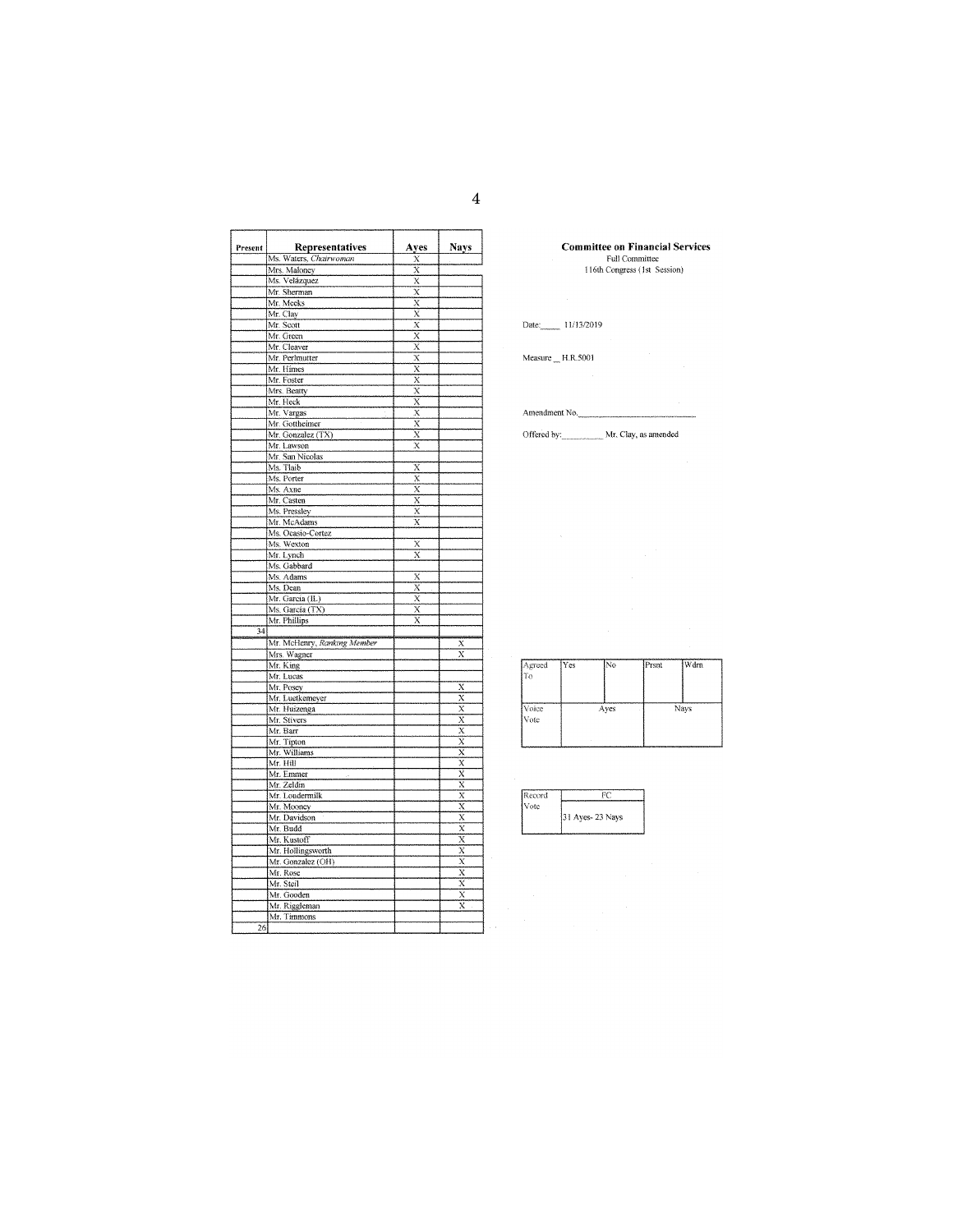# STATEMENT OF OVERSIGHT FINDINGS AND RECOMMENDATIONS OF THE COMMITTEE

In compliance with clause  $3(c)(1)$  of rule XIII and clause  $2(b)(1)$ of rule X of the Rules of the House of Representatives, the Committee's oversight findings and recommendations are reflected in the descriptive portions of this report.

#### STATEMENT OF PERFORMANCE GOALS AND OBJECTIVES

Pursuant to clause  $(3)(c)$  of rule XIII of the Rules of the House of Representatives, the goals of H.R. 5001 are to ensure that government employees, contractors, and other consumers affected by a Federal government shutdown.

### NEW BUDGET AUTHORITY AND CBO COST ESTIMATE

Pursuant to clause  $3(c)(2)$  of rule XIII of the Rules of the House of Representatives and section 308(a) of the *Congressional Budget Act of 1974*, and pursuant to clause 3(c)(3) of rule XIII of the Rules of the House of Representatives and section 402 of the *Congressional Budget Act of 1974*, the Committee has received the following estimate for H.R. 5001 from the Director of the Congressional Budget Office:

> U.S. CONGRESS, CONGRESSIONAL BUDGET OFFICE, *Washington, DC, April 22, 2020.*

Hon. MAXINE WATERS, *Chairwoman, Committee on Financial Services,* 

*House of Representatives, Washington, DC.* 

DEAR MADAM CHAIRWOMAN: The Congressional Budget Office has prepared the enclosed cost estimate for H.R. 5001, the Non-Judicial Foreclosure Debt Collection Clarification Act.

If you wish further details on this estimate, we will be pleased to provide them. The CBO staff contact is David Hughes. Sincerely,

PHILLIP L. SWAGEL, *Director.* 

Enclosure.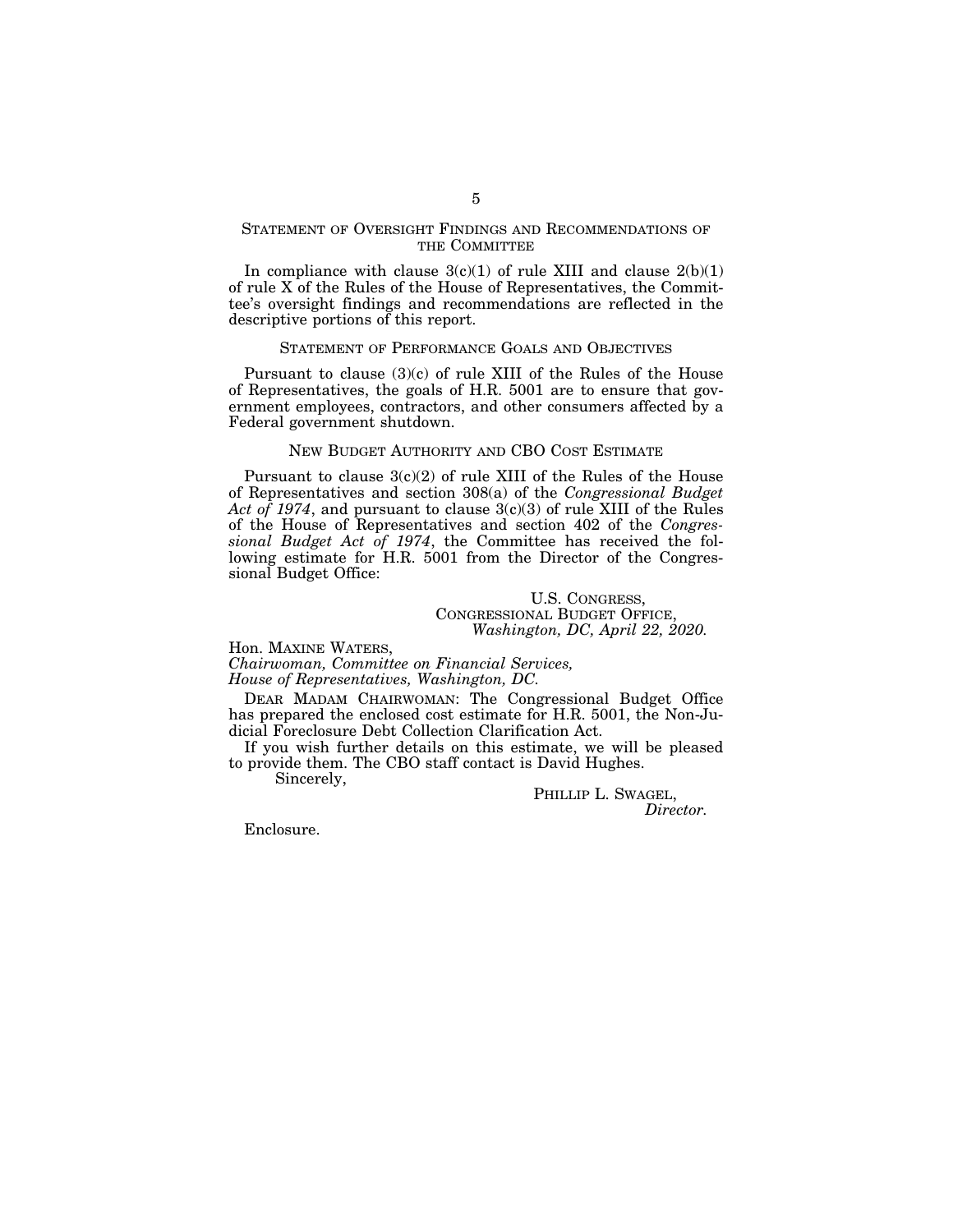|                                                                |      |                                     | As ordered reported by the House Committee on Financial Services on November 14, 2019 |
|----------------------------------------------------------------|------|-------------------------------------|---------------------------------------------------------------------------------------|
| By Fiscal Year, Millions of Dollars                            | 2020 | 2020-2025                           | 2020-2030                                                                             |
| Direct Spending (Outlays)                                      |      |                                     |                                                                                       |
| Revenues                                                       | 0    | 0                                   |                                                                                       |
| Increase or Decrease (-)<br>in the Deficit                     | ٠    | $\star$                             | ÷                                                                                     |
| Spending Subject to<br><b>Appropriation (Outlays)</b>          |      |                                     | not estimated                                                                         |
| Statutory pay-as-you-go<br>procedures apply?                   | Yes  | <b>Mandate Effects</b>              |                                                                                       |
| Increases on-budget deficits in any                            |      | Contains intergovernmental mandate? | Yes, Under<br><b>Threshold</b>                                                        |
| of the four consecutive 10-year.<br>periods beginning in 2031? | No   | Contains private-sector mandate?    | Yes, Cannot<br><b>Determine Costs</b>                                                 |

H.R. 5001 would classify some businesses engaged in nonjudicial foreclosure proceedings as debt collectors under the Fair Debt Collection Practices Act (FDCPA). (Nonjudicial proceedings allow foreclosures on delinquent mortgages to occur without court supervision.) By classifying such businesses as debt collectors, H.R. 5001 would require them to comply with all applicable provisions of the FDCPA.

The Federal Trade Commission (FTC) is primarily responsible for enforcing violations of the FDCPA. Using information from the FTC, CBO estimates that the agency would spend less than \$500,000 over the 2020–2025 period to enforce additional violations under the amended statute; such spending would be subject to the availability of appropriated funds.

The Consumer Financial Protection Bureau (CFPB) is authorized to implement the FDCPA through regulation. Using information from the CFPB, CBO estimates that it would cost the bureau less than \$500,000 to update FDCPA regulations. The CFPB has permanent authority, not subject to annual appropriation, to spend amounts transferred from the Federal Reserve.

The bill would impose private-sector and intergovernmental mandates as defined in the Unfunded Mandates Reform Act (UMRA). CBO cannot determine whether the cost of the private-sector mandates would exceed the threshold established in UMRA (\$168 million in 2020, adjusted annually for inflation). CBO estimates the cost to comply with the intergovernmental mandates would not exceed the threshold established in UMRA (\$84 million in 2020, adjusted annually for inflation).

Under the FDCPA, a debt collector is prohibited from communicating with third parties about a debt without the consumer's approval and cannot communicate with a consumer who has requested not to be contacted. In addition, under the FDCPA, a debt collector cannot act to collect a debt that is in dispute without providing the consumer with verification of that debt. Applying those restrictions to nonjudicial foreclosures could slow the foreclosure process while the debt collector provides information requested by the consumer.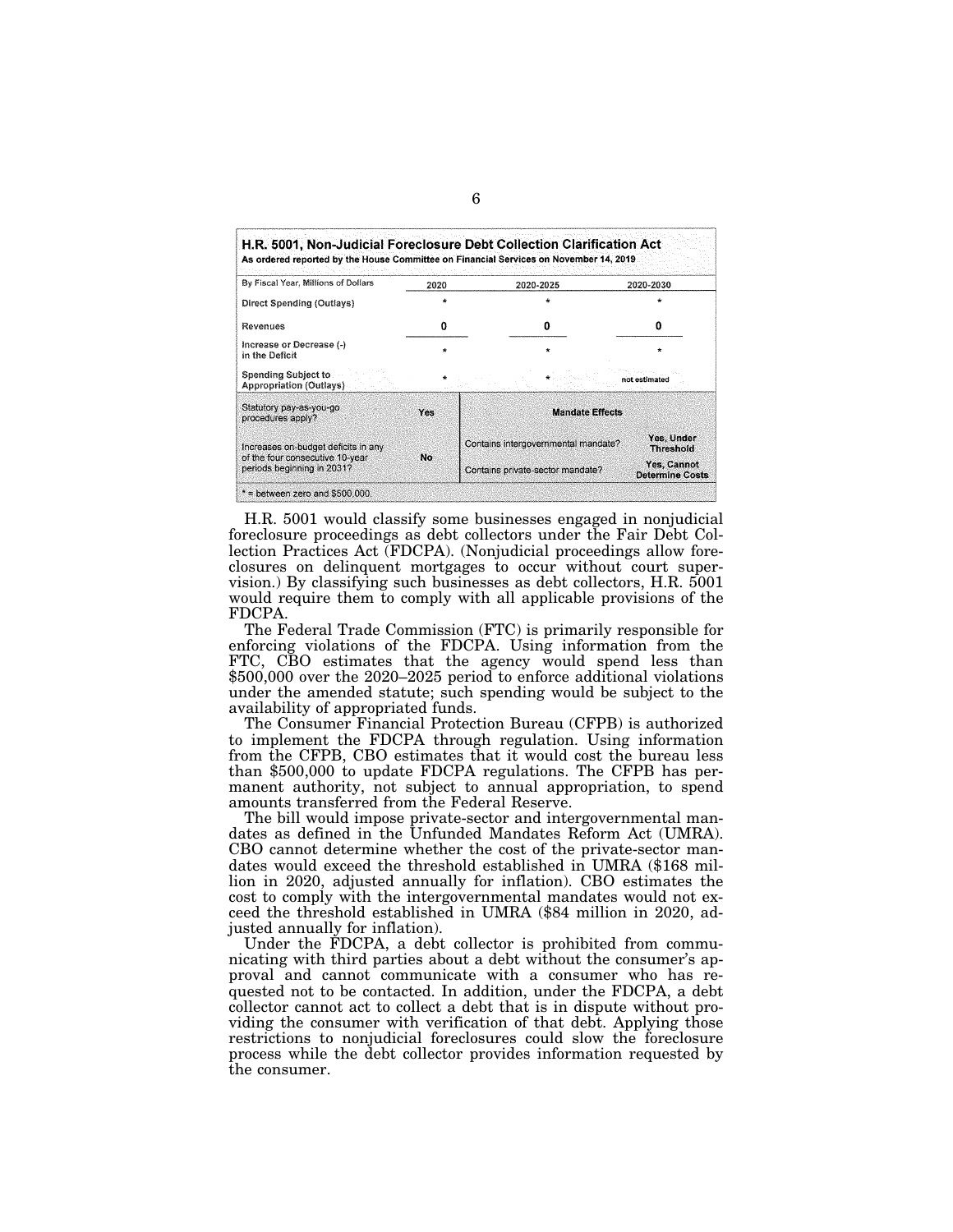The restrictions would impose costs on the new debt collectors, including expenses to comply with the new disclosure requirements and revenues lost from the delay in the nonjudicial foreclosure process. Little data is available to estimate the number of newly classified debt collectors or the number of consumers who would make claims that would slow the nonjudicial foreclosure process; therefore, CBO cannot estimate the cost of the mandate. However, given the number of loans that might be affected, CBO expects the costs could be substantial.

Because the FDCPA preempts state laws that conflict with its provisions, any amendments that would broaden the scope of FDCPA also would preempt state law. Thus the reclassification would preempt laws in roughly 30 states and the District of Columbia that govern businesses involved in nonjudicial foreclosures. Although the preemption would limit the application of those laws, it would impose no duty on states that would result in additional spending or a loss of revenue.

The CBO staff contacts for this estimate are David Hughes (for federal costs) and Rachel Austin (for mandates). The estimate was reviewed by H. Samuel Papenfuss, Deputy Director of Budget Analysis.

# COMMITTEE COST ESTIMATE

Clause  $3(d)(1)$  of rule XIII of the Rules of the House of Representatives requires an estimate and a comparison of the costs that would be incurred in carrying out H.R. 5001. However, clause 3(d)(2)(B) of that rule provides that this requirement does not apply when the committee has included in its report a timely submitted cost estimate of the bill prepared by the Director of the Congressional Budget Office under section 402 of the *Congressional Budget Act*, which is attached.

#### UNFUNDED MANDATE STATEMENT

Pursuant to Section 423 of the *Congressional Budget and Impoundment Control Act* (as amended The Committee adopts as its own the estimate of federal mandates regarding H.R. 5001, as amended, prepared by the Director of the Congressional Budget Office.

#### ADVISORY COMMITTEE

No advisory committees within the meaning of section 5(b) of the Federal Advisory Committee Act were created by this legislation.

#### APPLICATION OF LAW TO THE LEGISLATIVE BRANCH

Pursuant to section 102(b)(3) of the *Congressional Accountability Act*, Pub. L. No. 104–1 H.R. 5001, as amended, does not apply to terms and conditions of employment or to access to public services or accommodations within the legislative branch.

#### EARMARK STATEMENT

In accordance with clause 9 of rule XXI of the Rules of the House of Representatives, H.R. 5001 does not contain any congressional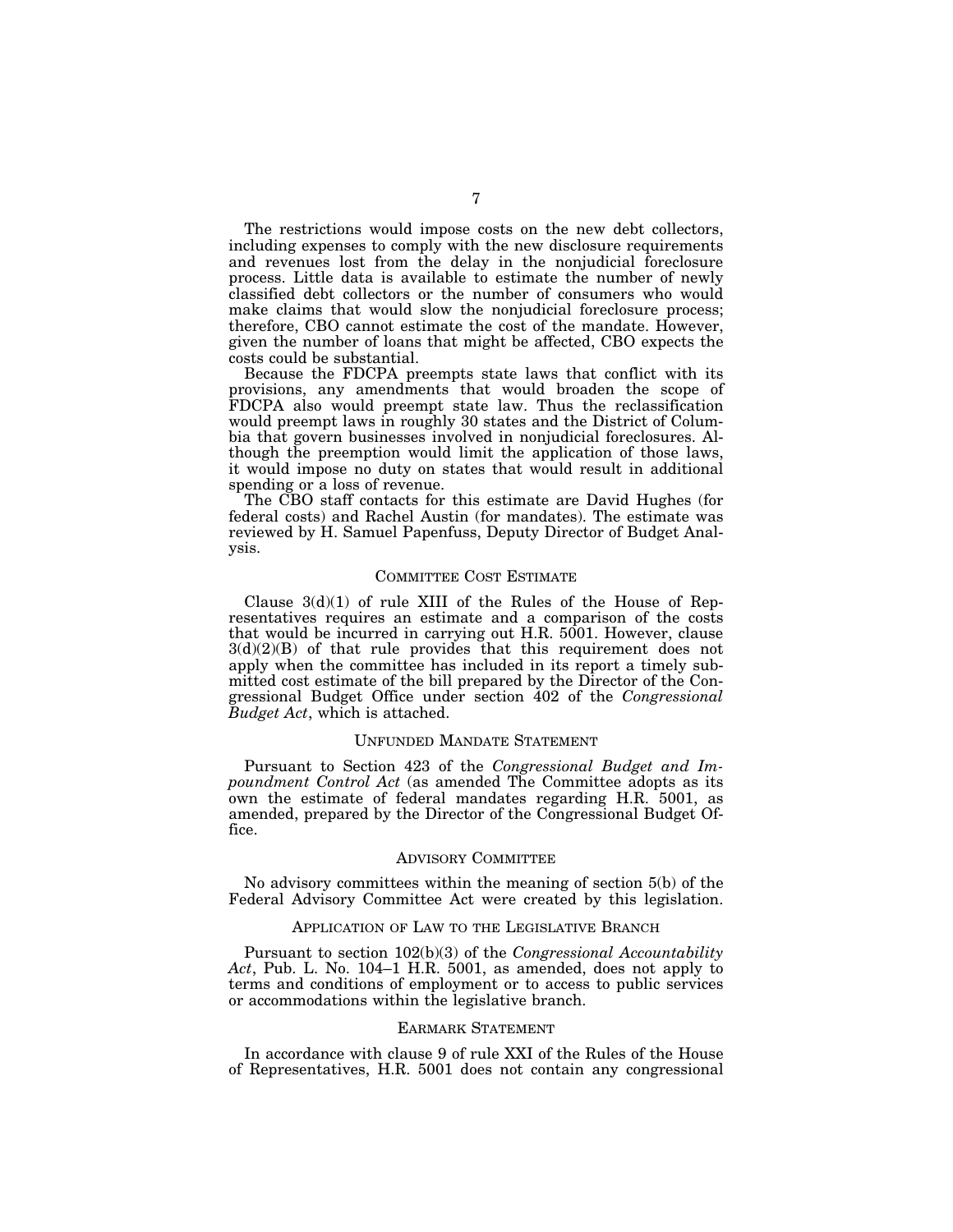earmarks, limited tax benefits, or limited tariff benefits as described in clauses  $9(e)$ ,  $9(f)$ , and  $9(g)$  of rule XXI.

## DUPLICATION OF FEDERAL PROGRAMS

Pursuant to clause  $3(c)(5)$  of rule XIII of the Rules of the House of Representatives, the Committee states that no provision of H.R. 5001 establishes or reauthorizes a program of the Federal Government known to be duplicative of another federal program, a program that was included in any report from the Government Accountability Office to Congress pursuant to section 21 of Public Law 111–139, or a program related to a program identified in the most recent Catalog of Federal Domestic Assistance.

### CHANGES TO EXISTING LAW

In compliance with clause 3(e) of rule XIII of the Rules of the House of Representatives, changes in existing law made by the bill, H.R. 5001, as reported, are shown as follows:

### CHANGES IN EXISTING LAW MADE BY THE BILL, AS REPORTED

In compliance with clause 3(e) of rule XIII of the Rules of the House of Representatives, changes in existing law made by the bill, as reported, are shown as follows (existing law proposed to be omitted is enclosed in black brackets and existing law in which no change is proposed is shown in roman):

# **FAIR DEBT COLLECTION PRACTICES ACT**

# **TITLE VIII—DEBT COLLECTION PRACTICES**

\* \* \* \* \* \* \*

### **§ 803. Definitions**

As used in this title—

(1) The term ''Bureau'' means the Bureau of Consumer Financial Protection.

(2) The term ''communication'' means the conveying of information regarding a debt directly or indirectly to any person through any medium.

(3) The term "consumer" means any natural person obligated or allegedly obligated to pay any debt.

(4) The term "creditor" means any person who offers or extends credit creating a debt or to whom a debt is owed, but such term does not include any person to the extent that he receives an assignment or transfer of a debt in default solely for the purpose of facilitating collection of such debt for another.

(5) The term ''debt'' means any obligation or alleged obligation of a consumer to pay money arising out of a transaction in which the money, property, insurance, or services which are the subject of the transaction are primarily for personal, family, or household purposes, whether or not such obligation has been reduced to judgment.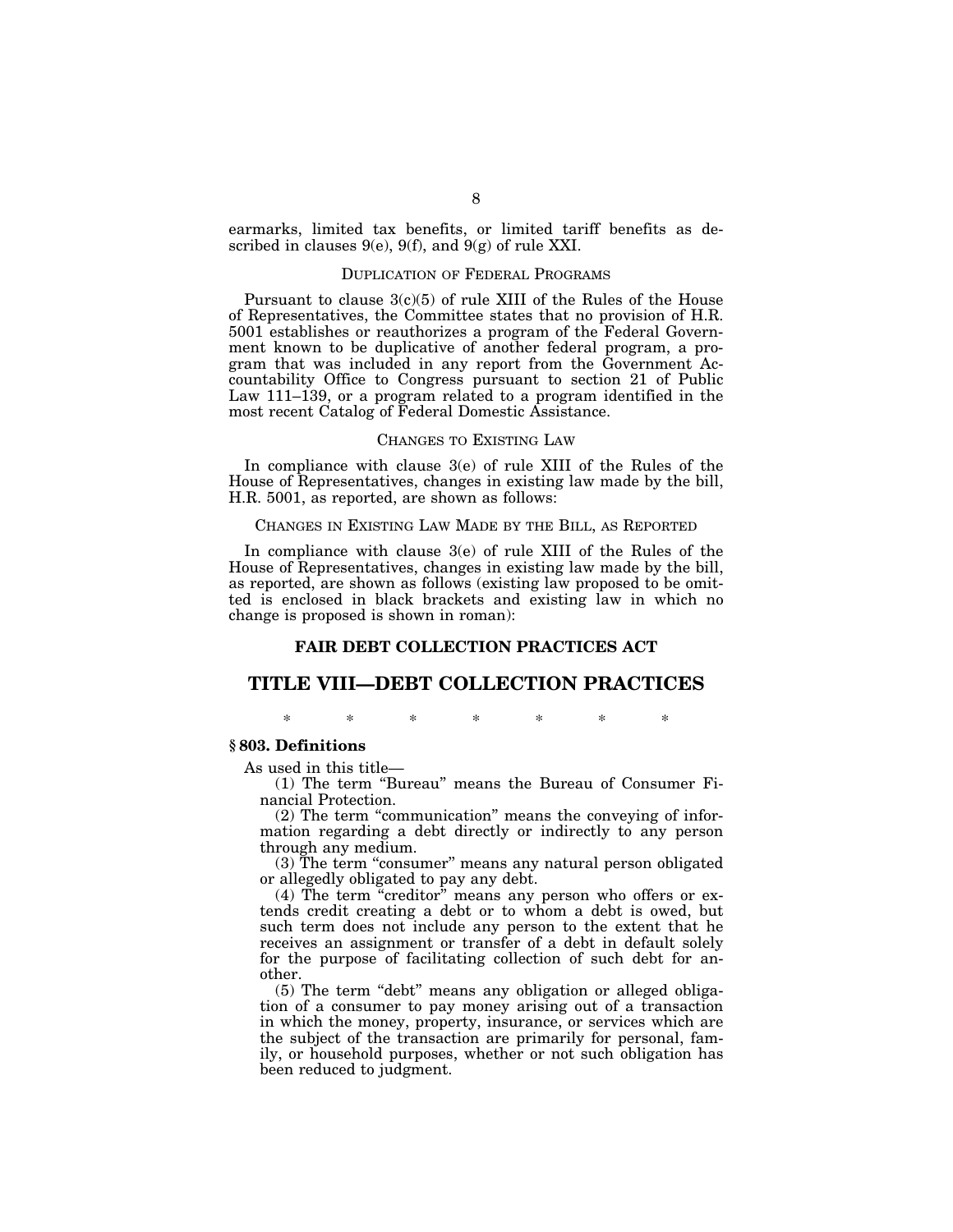(6) The term ''debt collector'' means any person who uses any instrumentality of interstate commerce or the mails in any business the principal purpose of which is the collection of any debts, or who regularly collects or attempts to collect, directly or indirectly, debts owed or due or asserted to be owed or due another. Notwithstanding the exclusion provided by clause (F) of the last sentence of this paragraph, the term includes any creditor who, in the process of collecting his own debts, uses any name other than his own which would indicate that a third person is collecting or attempting to collect such debts. For the purpose of section  $808(6)$ , such term also includes any person who uses any instrumentality of interstate commerce or the mails in any business the principal purpose of which is the enforcement of security interests.] The term does not include-

(A) any officer or employee of a creditor while, in the name of the creditor, collecting debts for such creditor;

(B) any person while acting as a debt collector for another person, both of whom are related by common ownership or affiliated by corporate control, if the person acting as a debt collector does so only for persons to whom it is so related or affilated and if the principal business of such person is not the collection of debts;

(C) any officer or employee of the United States or any State to the extent that collecting or attempting to collect any debt is in the performance of his official duties;

(D) any person while serving or attempting to serve legal process on any other person in connection with the judicial enforcement of any debt;

(E) any nonprofit organization which, at the request of consumers, performs bona fide consumer credit counseling and assists consumers in the liquidation of their debts by receiving payments from such consumers and distributing such amounts to creditors;

(F) any person collecting or attempting to collect any debt owed or due or asserted to be owed or due another to the extent such activity (i) is incidental to a bona fide fiduciary obligation or a bona fide escrow arrangement; (ii) concerns a debt which was originated by such person; (iii) concerns a debt which was not in default at the time it was obtained by such person; or (iv) concerns a debt obtained by such person as a secured party in a commercial credit transaction involving the creditor.

(7) The term ''location information'' means a consumer's place of abode and his telephone number at such place, or his place of employment.

(8) The term ''State'' means any State, territory, or possession of the United States, the District of Columbia, the Commonwealth of Puerto Rico, or any political subdivision of any of the foregoing.

\* \* \* \* \* \* \*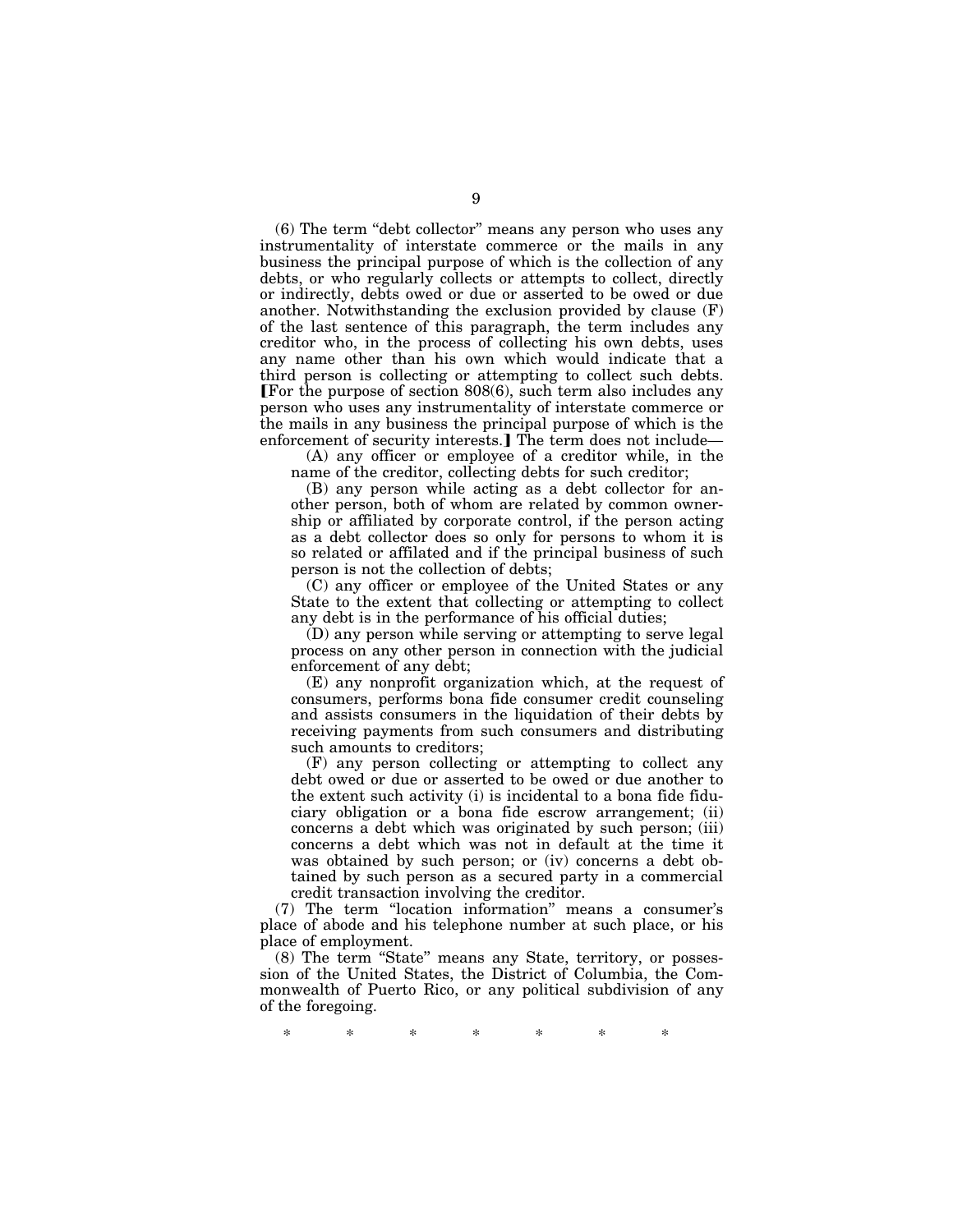# MINORITY VIEWS

Committee Republicans believe that consumers should have certainty and transparency with respect to mortgage foreclosures. However, H.R. 5001 will disrupt existing state laws implementing nonjudicial foreclosures. The bill would amend the *Fair Debt Collection Practices Act* (FDCPA) to include businesses that enforce a security interest as a primary debt collector.

Earlier this year, the Supreme Court in *Obduskey* v. *McCarthy & Holthus LLP* held in a 9–0 decision that businesses following a state's foreclosure proceedings statute are not ''debt collectors'' under the FDCPA, except for limited purposes articulated in the statute. In upholding Congress' intent with respect to a primary debt collector, the Supreme Court observed that the exclusion of enforcing a security interest from the definition was intentional, understanding that states are better positioned to implement nonjudicial foreclosures.

Thirty-one states and the District of Columbia have enacted nonjudicial foreclosure statutes. These statutes serve the purpose of protecting consumers while also reducing unnecessary litigation, thereby decreasing overall mortgage costs. Additionally, the Court recognized extending the FDCPA to cover nonjudicial foreclosures would result in foreclosure sale advertisements being prohibited. This has the potential to depress bidding for a distressed property and harm debtors if the sale does not cover the full amount of the debt.

Committee Republicans recognize the need to protect consumers from harmful debt collection practices but continue to oppose this bill. Specifically, committee Republicans are concerned by the lack of available data demonstrating the need for this legislation. The FDCPA and in particular the definition of a debt collector has been in place for more than 40 years. States continue to be well-positioned to protect consumers with respect to mortgages and non-judicial foreclosure process.

> ALEXANDER X. MOONEY.<br>DAVID KUSTOFF.<br>LANCE GOODEN.<br>WILLIAM R. TIMMONS IV.<br>TED BUDD. J. FRENCH HILL.<br>JOHN W. ROSE.<br>ANTHONY GONZALEZ.<br>ANDY BARR.<br>BLAINE LUETKEMEYER. STEVE STIVERS. PATRICK T. MCHENRY. WARREN DAVIDSON.